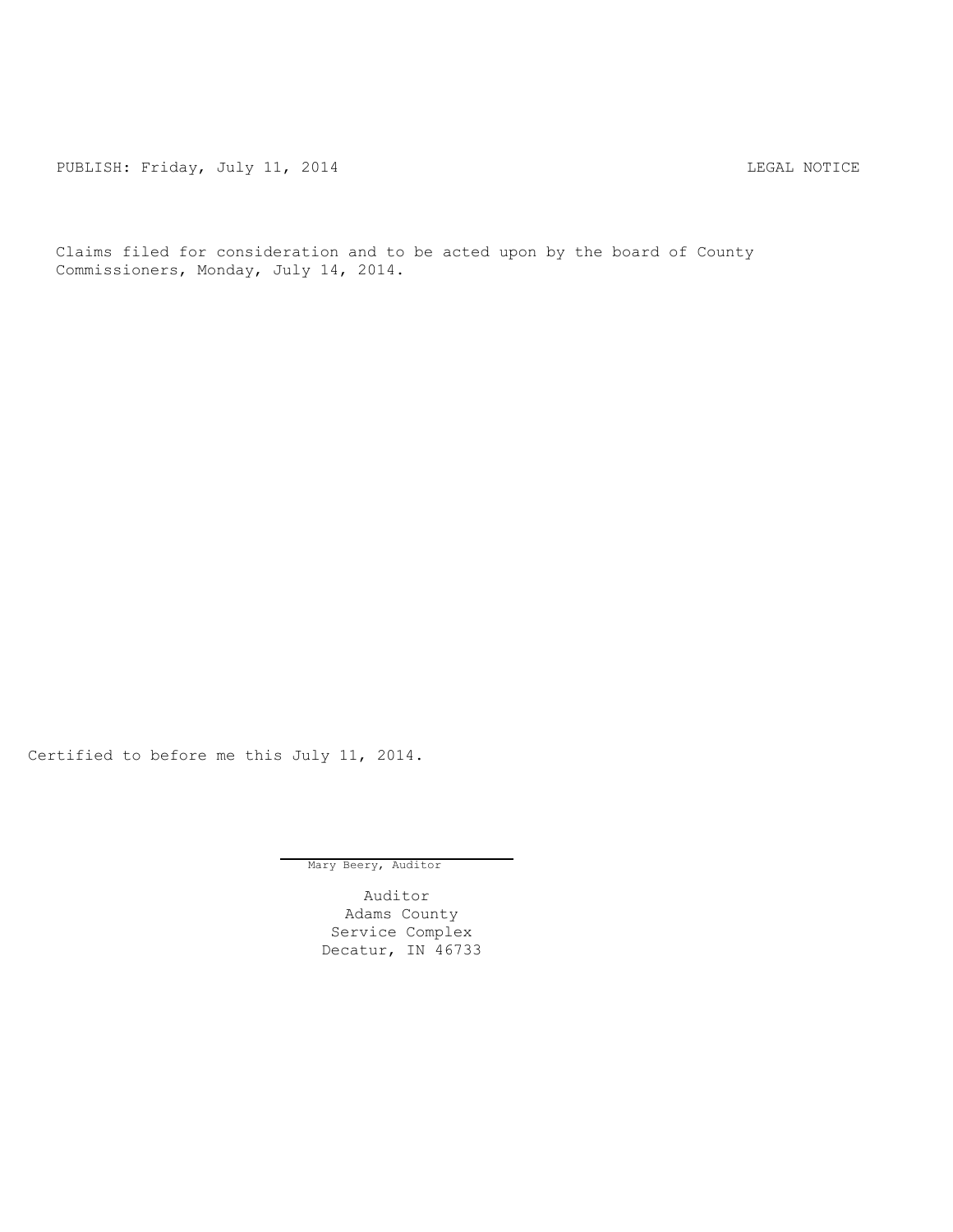

## **Claims Docket for Newspaper Adams County, Indiana**

## For Period: **6/17/2014** to **6/30/2014**

*313 W. Jefferson St. Decatur, IN 46733 (219) 724-2600*

## Date Claims to be Paid: **7/14/2014**

| <b>Vendor</b>                            | <b>Amount</b> | <b>Vendor</b>                            | <b>Amount</b> |
|------------------------------------------|---------------|------------------------------------------|---------------|
| Adams County Council On Aging, Inc.      | 2,125.00      | Adams Memorial Hospital                  | 31,570.44     |
| Indiana Michigan Power                   | 462.86        | Baker And Sons Plumbing &                | 390.52        |
| Berne Ready Mix                          | 1,436.20      | Berne Tri-Weekly News                    | 62.00         |
| Brateman's, Inc.                         | 39.99         | <b>Charles Bowers</b>                    | 2,333.33      |
| Chet's Pest Control                      | 30.00         | Cintas Location #338                     | 47.26         |
| City Of Decatur                          | 2,530.06      | Complete Printing Service                | 1,277.80      |
| Computer Systems, Inc.                   | 81.38         | Dealership Holdings LLC                  | 31.99         |
| Decatur Daily Democrat                   | 71.48         | Decatur Postmaster                       | 332.00        |
| Decatur Tire Center                      | 574.47        | Douglas L. Bauman                        | 110.00        |
| Erie Haven                               | 1,456.15      | Geneva Police Department                 | 107.00        |
| Gordon Food Service                      | 2,100.64      | K-Mart                                   | 15.86         |
| Racquel Werich                           | 60.00         | Lehman Feed Mill                         | 1,232.00      |
| Louise Busse                             | 40.04         | M. D. Landscaping Service                | 2,541.00      |
| Mark S. Gresla, MD                       | 420.25        | Moser Motor Sales, Inc.                  | 70.68         |
| Nipsco                                   | 85.04         | Portland Motor Parts, Inc                | 162.19        |
| Rhonda L. McIntosh                       | 51.48         | Ronnie L. Smitley                        | 50.00         |
| Roto-Rooter                              | 200.00        | Summit Radiology, PC                     | 10.14         |
| Print Shop                               | 253.32        | Thomas Fox                               | 35.00         |
| Thomas Wade Sheets                       | 75.00         | Treasurer of Adams County                | 277,857.49    |
| Underground Pipe & Valve,                | 2,060.20      | Witham Toxicology Laboratory             | 1,512.00      |
| D & D Auto                               | 173.24        | CenturyLink                              | 6.04          |
| Mary Baker                               | 50.00         | Assoc. of IN Prosecuting Attorneys, Inc. | 285.00        |
| Overhead Door                            | 153.75        | Don Myers Plumbing                       | 938.74        |
| Lippincott William & Wilk                | 47.90         | Berne Chamber Of Commerce                | 47.50         |
| Bob's Locksmith Shop                     | 35.00         | Chad W. Sprunger                         | 1,042.33      |
| Zurcher's Best-One Tire & Auto Care, Inc | 160.69        | Tom Magnan/Special Needs                 | 84.89         |
| <b>Braun's Garage</b>                    | 1,147.86      | Harvest Land Co-op                       | 33.87         |
| Wal-Mart                                 | 321.56        | Adams County Truck Repair, Inc.          | 6,968.42      |
| Advanced Imaging Solutions, Inc.         | 41.65         | Petty Cash-Adams Co. Health Dept.        | 16.95         |
| <b>Fastenal Company</b>                  | 28.74         | Adams County Sheriff's Department        | 168.00        |
| Michael G. Werling                       | 457.50        | Troyer's Market LLC                      | 2,704.38      |
| Harris Computer Systems                  | 11,563.77     | TV Guide                                 | 84.92         |
| Uricks Trucking                          | 980.00        | Tracy Heltz Noetzel                      | 404.43        |
| Bi-County Services, Inc                  | 3,276.00      | Jodi Mawhorr                             | 598.12        |
| Barnes & Thornburg                       | 780.50        | Jon Kaehr                                | 91.70         |
| Forms Management Group, Inc.             | 447.30        | Deborah A. Schantz                       | 672.15        |
| PC Mall-Gov                              | 1,468.63      | Verizon Wireless                         | 1,355.46      |
| <b>Stationair's Express</b>              | 1,285.34      | Landon Patterson                         | 32.74         |
| Matrix Integration                       | 14,164.00     | Habegger's Ace Lumber #4488              | 17.96         |
| Schwartz Blacksmith, LLC                 | 3.50          | CDW Government, Inc.                     | 4,350.00      |
| Lifeline Youth & Family Services, Inc.   | 400.00        | American Legion Post #43                 | 55.00         |
| LBH Chemical & Industrial                | 707.39        | League for the Blind & Disabled          | 90.00         |
| Jeremy Wetter                            | 33.54         | RICOH USA, INC.                          | 113.98        |
| Decatur Ace Hardware                     | 493.60        | WM Imaging Solutions, Inc.               | 30.00         |
| First Response                           | 124.99        | Phil Eicher                              | 50.00         |
| Global GOV/ED Solutions Inc.             | 863.25        | Brenda Alexander                         | 142.56        |
| Anna Steiner                             | 50.00         | Central Customer Charges                 | 431.54        |
| Manley Meats, Inc.                       | 1,828.53      | Ebberts Seed and Chemical                | 398.70        |
|                                          |               |                                          |               |